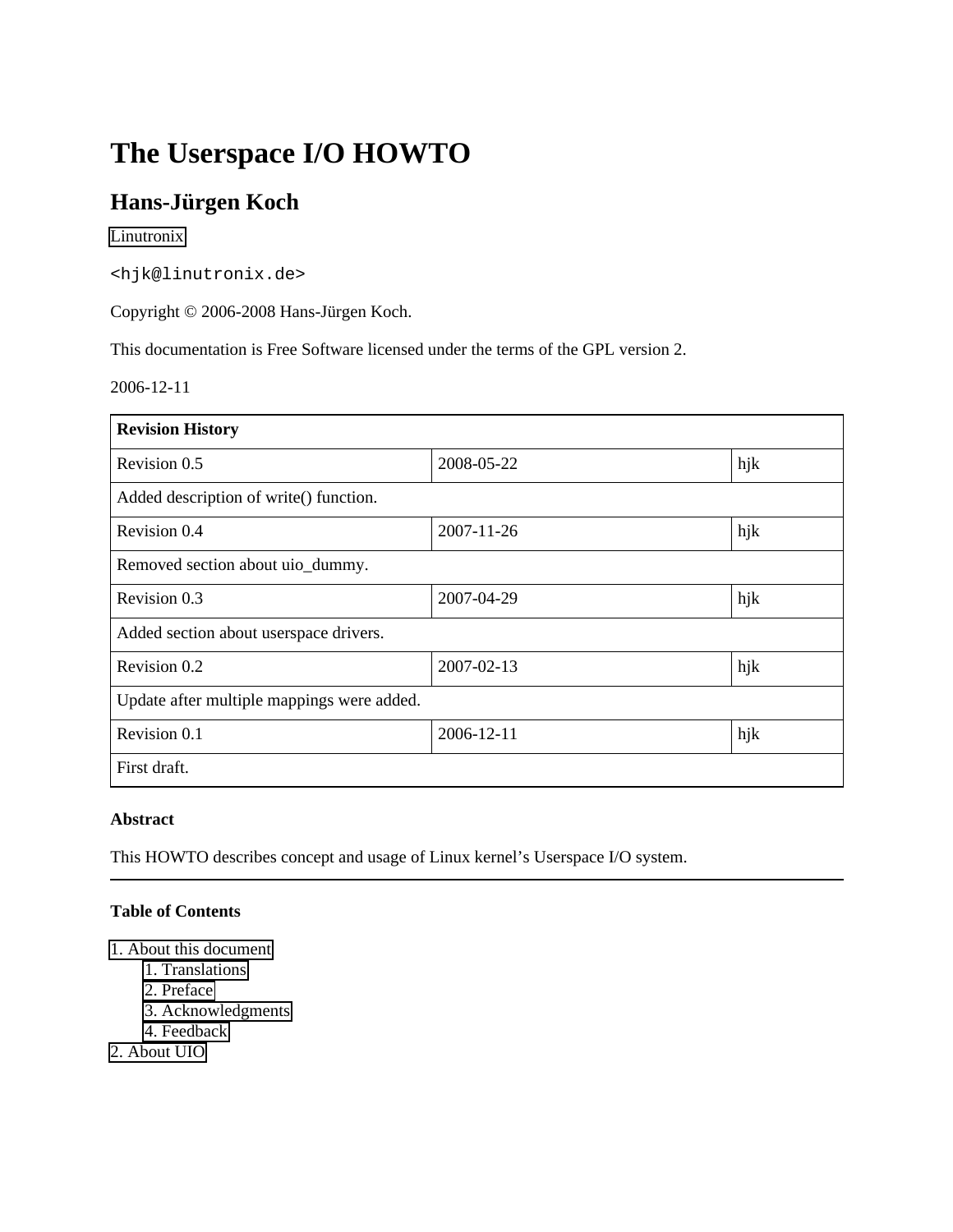- 1. How UIO works
- 3. Writing your own kernel module
	- 1. struct uio\_info
	- 2. Adding an interrupt handler
- 4. Writing a driver in userspace
	- 1. Getting information about your UIO device
	- 2. mmap() device memory
	- 3. Waiting for interrupts
- A. Further information

### **Chapter1.About this document**

#### **Table of Contents**

- 1. Translations
- 2. Preface
- 3. Acknowledgments
- 4. Feedback

# **1.Translations**

If you know of any translations for this document, or you are interested in translating it, please email me <hjk@linutronix.de>.

# **2.Preface**

For many types of devices, creating a Linux kernel driver is overkill. All that is really needed is some way to handle an interrupt and provide access to the memory space of the device. The logic of controlling the device does not necessarily have to be within the kernel, as the device does not need to take advantage of any of other resources that the kernel provides. One such common class of devices that are like this are for industrial I/O cards.

To address this situation, the userspace I/O system (UIO) was designed. For typical industrial I/O cards, only a very small kernel module is needed. The main part of the driver will run in user space. This simplifies development and reduces the risk of serious bugs within a kernel module.

Please note that UIO is not an universal driver interface. Devices that are already handled well by other kernel subsystems (like networking or serial or USB) are no candidates for an UIO driver. Hardware that is ideally suited for an UIO driver fulfills all of the following:

- The device has memory that can be mapped. The device can be controlled completely by writing to this memory.
- The device usually generates interrupts.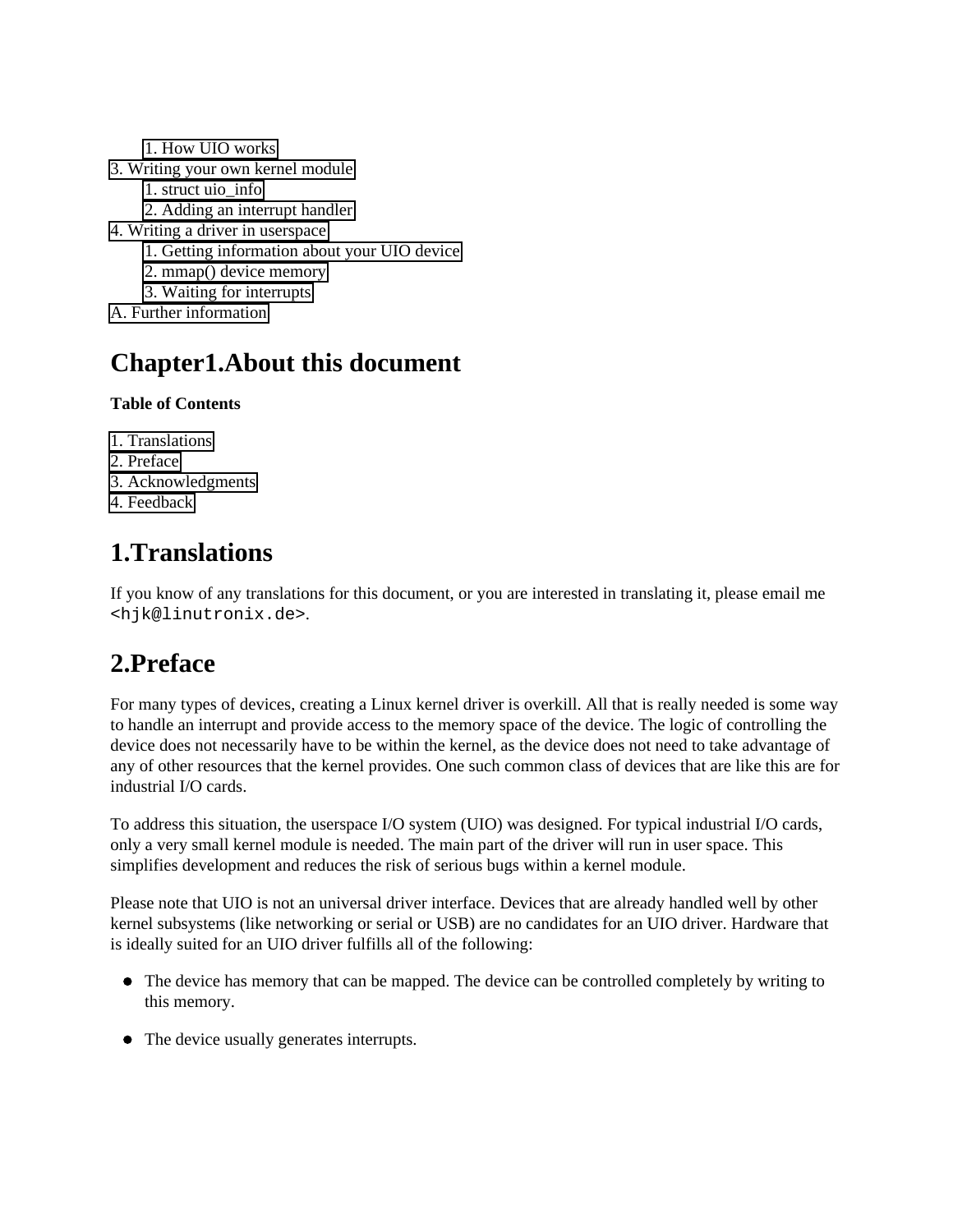The device does not fit into one of the standard kernel subsystems.

# **3.Acknowledgments**

I'd like to thank Thomas Gleixner and Benedikt Spranger of Linutronix, who have not only written most of the UIO code, but also helped greatly writing this HOWTO by giving me all kinds of background information.

### **4.Feedback**

Find something wrong with this document? (Or perhaps something right?) I would love to hear from you. Please email me at <hjk@linutronix.de>.

# **Chapter2.About UIO**

#### **Table of Contents**

1. How UIO works

If you use UIO for your card's driver, here's what you get:

- only one small kernel module to write and maintain.
- develop the main part of your driver in user space, with all the tools and libraries you're used to.
- bugs in your driver won't crash the kernel.
- updates of your driver can take place without recompiling the kernel.

# **1.How UIO works**

Each UIO device is accessed through a device file and several sysfs attribute files. The device file will be called /dev/uio0 for the first device, and /dev/uio1, /dev/uio2 and so on for subsequent devices.

/dev/uioX is used to access the address space of the card. Just use mmap() to access registers or RAM locations of your card.

Interrupts are handled by reading from /dev/uioX. A blocking read() from /dev/uioX will return as soon as an interrupt occurs. You can also use select() on /dev/uioX to wait for an interrupt. The integer value read from /dev/uioX represents the total interrupt count. You can use this number to figure out if you missed some interrupts.

For some hardware that has more than one interrupt source internally, but not separate IRQ mask and status registers, there might be situations where userspace cannot determine what the interrupt source was if the kernel handler disables them by writing to the chip's IRQ register. In such a case, the kernel has to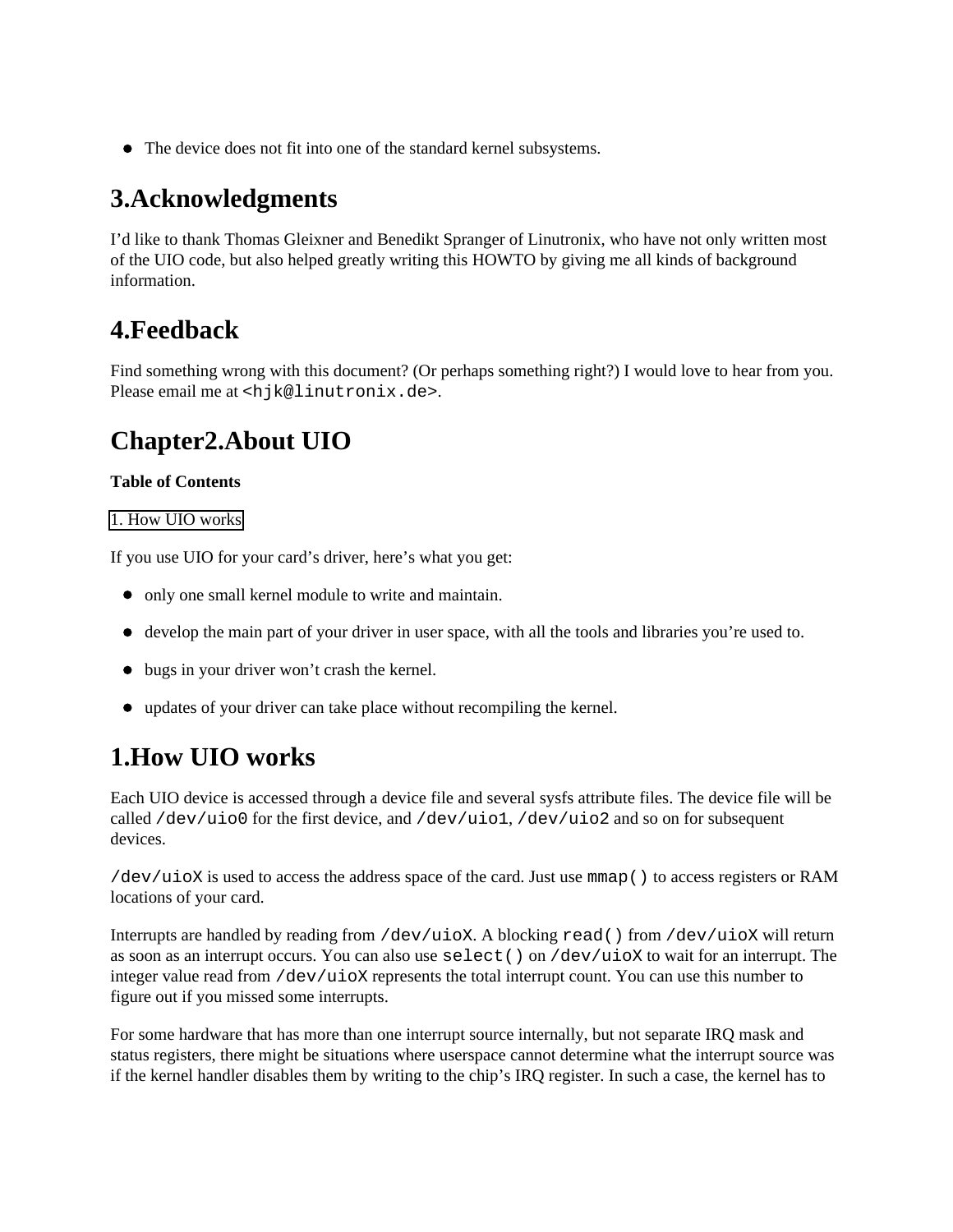disable the IRQ completely to leave the chip's register untouched. Now the userspace part can determine the cause of the interrupt, but it cannot re-enable interrupts. Another cornercase is chips where re-enabling interrupts is a read-modify-write operation to a combined IRQ status/acknowledge register. This would be racy if a new interrupt occurred simultaneously.

To address these problems, UIO also implements a write() function. It is normally not used and can be ignored for hardware that has only a single interrupt source or has separate IRQ mask and status registers. If you need it, however, a write to /dev/uioX will call the irqcontrol() function implemented by the driver. You have to write a 32-bit value that is usually either 0 or 1 to disable or enable interrupts. If a driver does not implement irqcontrol(), write() will return with -ENOSYS.

To handle interrupts properly, your custom kernel module can provide its own interrupt handler. It will automatically be called by the built-in handler.

For cards that don't generate interrupts but need to be polled, there is the possibility to set up a timer that triggers the interrupt handler at configurable time intervals. This interrupt simulation is done by calling uio\_event\_notify() from the timer's event handler.

Each driver provides attributes that are used to read or write variables. These attributes are accessible through sysfs files. A custom kernel driver module can add its own attributes to the device owned by the uio driver, but not added to the UIO device itself at this time. This might change in the future if it would be found to be useful.

The following standard attributes are provided by the UIO framework:

- name: The name of your device. It is recommended to use the name of your kernel module for this.
- version: A version string defined by your driver. This allows the user space part of your driver to deal with different versions of the kernel module.
- event: The total number of interrupts handled by the driver since the last time the device node was read.

These attributes appear under the /sys/class/uio/uioX directory. Please note that this directory might be a symlink, and not a real directory. Any userspace code that accesses it must be able to handle this.

Each UIO device can make one or more memory regions available for memory mapping. This is necessary because some industrial I/O cards require access to more than one PCI memory region in a driver.

Each mapping has its own directory in sysfs, the first mapping appears as /sys/class/uio/uioX/maps/map0/. Subsequent mappings create directories map1/, map2/, and so on. These directories will only appear if the size of the mapping is not 0.

Each mapX/ directory contains two read-only files that show start address and size of the memory: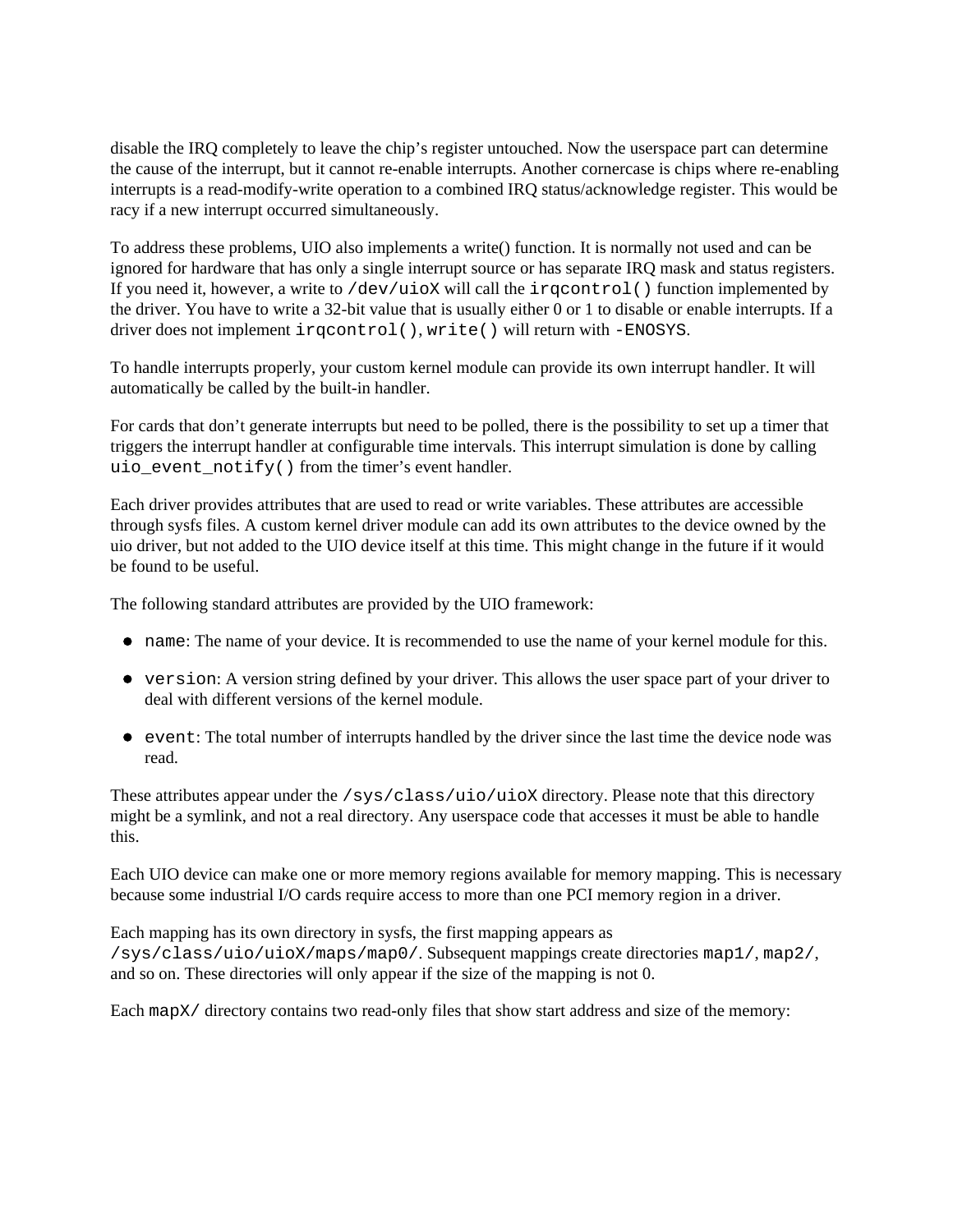- addr: The address of memory that can be mapped.
- size: The size, in bytes, of the memory pointed to by addr.

From userspace, the different mappings are distinguished by adjusting the offset parameter of the  $mmap()$  call. To map the memory of mapping N, you have to use N times the page size as your offset:

 $offset = N * getpaqesize()$ ;

# **Chapter3.Writing your own kernel module**

#### **Table of Contents**

1. struct uio\_info 2. Adding an interrupt handler

Please have a look at uio  $\text{cif.c}$  as an example. The following paragraphs explain the different sections of this file.

### **1.struct uio\_info**

This structure tells the framework the details of your driver; Some of the members are required, others are optional.

- char \*name: Required. The name of your driver as it will appear in sysfs. I recommend using the name of your module for this.
- char \*version: Required. This string appears in /sys/class/uio/uioX/version.
- struct uio\_mem mem[ MAX\_UIO\_MAPS ]: Required if you have memory that can be mapped with mmap(). For each mapping you need to fill one of the uio mem structures. See the description below for details.
- Long irq: Required. If your hardware generates an interrupt, it's your modules task to determine the irq number during initialization. If you don't have a hardware generated interrupt but want to trigger the interrupt handler in some other way, set irq to UIO IRQ CUSTOM. If you had no interrupt at all, you could set irq to UIO\_IRQ\_NONE, though this rarely makes sense.
- unsigned long irq\_flags: Required if you've set irq to a hardware interrupt number. The flags given here will be used in the call to request\_irq().
- int (\*mmap)(struct uio\_info \*info, struct vm\_area\_struct \*vma): Optional. If you need a special mmap() function, you can set it here. If this pointer is not NULL, your mmap() will be called instead of the built-in one.
- int (\*open)(struct uio\_info \*info, struct inode \*inode): Optional. You might want to have your own open(), e.g. to enable interrupts only when your device is actually used.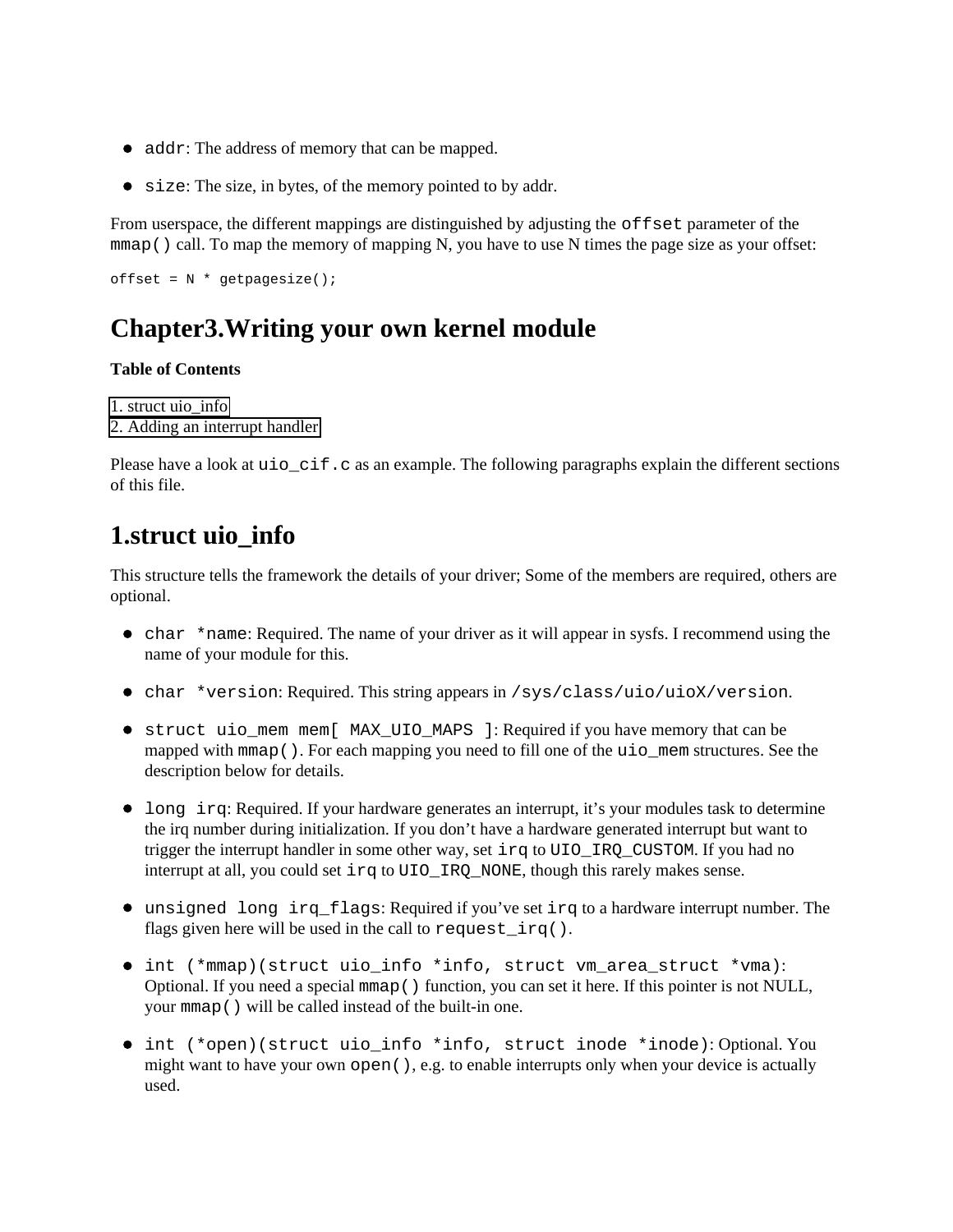- int (\*release)(struct uio\_info \*info, struct inode \*inode): Optional. If you define your own open(), you will probably also want a custom release() function.
- int (\*irqcontrol)(struct uio\_info \*info, s32 irq\_on): Optional. If you need to be able to enable or disable interrupts from userspace by writing to  $/dev/uiox$ , you can implement this function. The parameter  $i \text{rq}_0$  on will be 0 to disable interrupts and 1 to enable them.

Usually, your device will have one or more memory regions that can be mapped to user space. For each region, you have to set up a struct uio\_mem in the mem[] array. Here's a description of the fields of struct uio\_mem:

- int memtype: Required if the mapping is used. Set this to UIO MEM PHYS if you you have physical memory on your card to be mapped. Use UIO\_MEM\_LOGICAL for logical memory (e.g. allocated with kmalloc()). There's also UIO\_MEM\_VIRTUAL for virtual memory.
- unsigned long addr: Required if the mapping is used. Fill in the address of your memory block. This address is the one that appears in sysfs.
- unsigned long size: Fill in the size of the memory block that addr points to. If size is zero, the mapping is considered unused. Note that you *must* initialize size with zero for all unused mappings.
- void \*internal\_addr: If you have to access this memory region from within your kernel module, you will want to map it internally by using something like ioremap(). Addresses returned by this function cannot be mapped to user space, so you must not store it in addr. Use internal\_addr instead to remember such an address.

Please do not touch the kobj element of struct uio mem! It is used by the UIO framework to set up sysfs files for this mapping. Simply leave it alone.

### **2.Adding an interrupt handler**

What you need to do in your interrupt handler depends on your hardware and on how you want to handle it. You should try to keep the amount of code in your kernel interrupt handler low. If your hardware requires no action that you *have* to perform after each interrupt, then your handler can be empty.

If, on the other hand, your hardware *needs* some action to be performed after each interrupt, then you *must* do it in your kernel module. Note that you cannot rely on the userspace part of your driver. Your userspace program can terminate at any time, possibly leaving your hardware in a state where proper interrupt handling is still required.

There might also be applications where you want to read data from your hardware at each interrupt and buffer it in a piece of kernel memory you've allocated for that purpose. With this technique you could avoid loss of data if your userspace program misses an interrupt.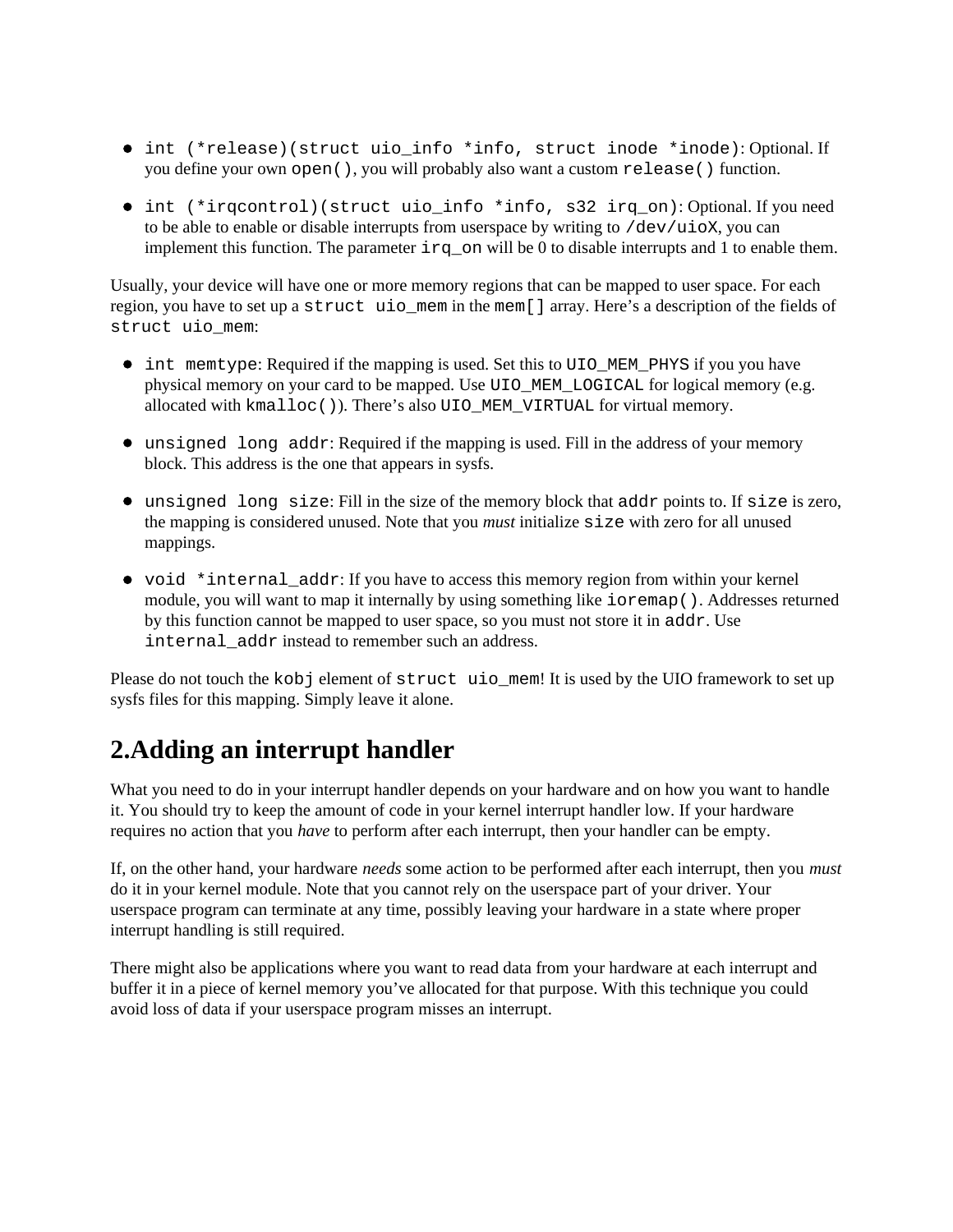A note on shared interrupts: Your driver should support interrupt sharing whenever this is possible. It is possible if and only if your driver can detect whether your hardware has triggered the interrupt or not. This is usually done by looking at an interrupt status register. If your driver sees that the IRQ bit is actually set, it will perform its actions, and the handler returns IRQ\_HANDLED. If the driver detects that it was not your hardware that caused the interrupt, it will do nothing and return IRQ\_NONE, allowing the kernel to call the next possible interrupt handler.

If you decide not to support shared interrupts, your card won't work in computers with no free interrupts. As this frequently happens on the PC platform, you can save yourself a lot of trouble by supporting interrupt sharing.

### **Chapter4.Writing a driver in userspace**

#### **Table of Contents**

- 1. Getting information about your UIO device
- 2. mmap() device memory
- 3. Waiting for interrupts

Once you have a working kernel module for your hardware, you can write the userspace part of your driver. You don't need any special libraries, your driver can be written in any reasonable language, you can use floating point numbers and so on. In short, you can use all the tools and libraries you'd normally use for writing a userspace application.

### **1.Getting information about your UIO device**

Information about all UIO devices is available in sysfs. The first thing you should do in your driver is check name and version to make sure your talking to the right device and that its kernel driver has the version you expect.

You should also make sure that the memory mapping you need exists and has the size you expect.

There is a tool called  $\text{l} \text{suio}$  that lists UIO devices and their attributes. It is available here:

<https://www.osadl.org/projects/downloads/UIO/user/>

With lsuio you can quickly check if your kernel module is loaded and which attributes it exports. Have a look at the manpage for details.

The source code of lsuio can serve as an example for getting information about an UIO device. The file uio\_helper.c contains a lot of functions you could use in your userspace driver code.